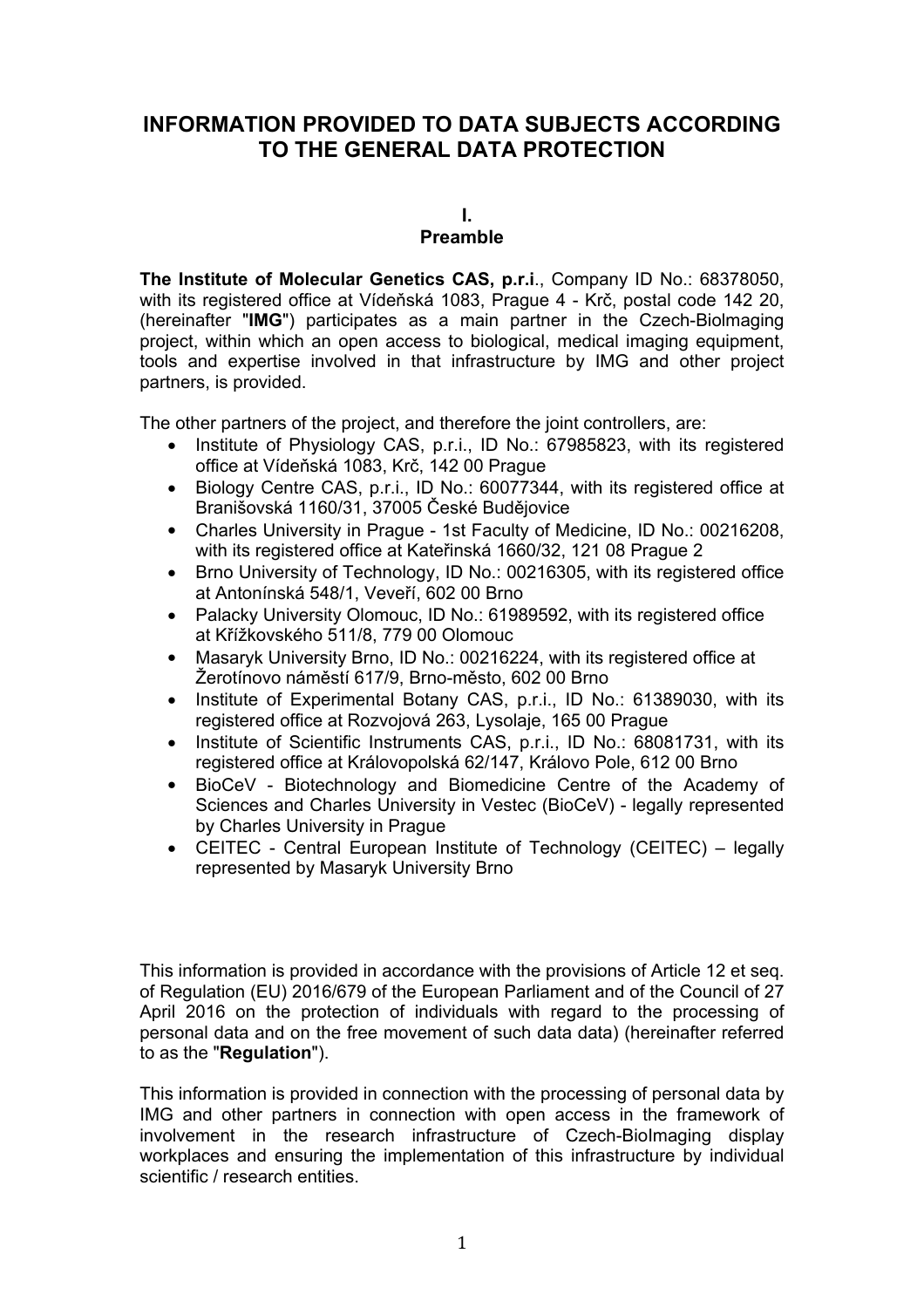Personal data may be processed by contract processors, which are mainly SEPIA SOFT s.r.o., ID No.: 04491254, with its registered office at Krymská 238/18, 101 00, Prague 10, as the operator of the central reservation system gReception.

In the event that the processing of data by the IMG is further mentioned, this processing may also be done for this purpose by the project partners or processors. All data is collected centrally from IMG, as the main partner of the project, and thus the main controller of personal data.

#### **II.**

## **IMG contact details**

In connection with the issue of personal data processing, it is possible to contact IMG through this data:

Tel.: +420 241 063 215 Fax: +420 224 310 955 E-mail: office@img.cas.cz Data box: 5h4nxm4

Person responsible for processing personal data in connection with ensuring open access to the Czech-BioImaging infrastructure: prof. RNDr. Pavel Hozák, DrSc. pavel.hozak@img.cas.cz

The position of a data protection officer for IMG is held by: JUDr. Jitka Oliberiusová gdpr@img.cas.cz

#### **III. Personal Data Processing**

IMG processes personal data that are necessary for the implementation of the activities listed in Article I, i.e. for the implementation of activities in the Czech-Biolmaging project while ensuring open access to infrastructure consisting mainly of records of access, making reservations for efficient use of infrastructure, efficiency evaluation, etc.

These are particularly:

- 1. Identification data (name, surname, university degree)
- 2. Contact details (email address)
- 3. Information related to the activities of data subjects (from which organization or research institution and country is the data subject, position in this organization / research institution, identification of the project in which the data subject participates and within which it intends to use the Czech-BioImaging infrastructure)
- 4. Information on the use of devices for Czech-Biolmaging (information on the specific time period of use - day, month, year, hours, number of times the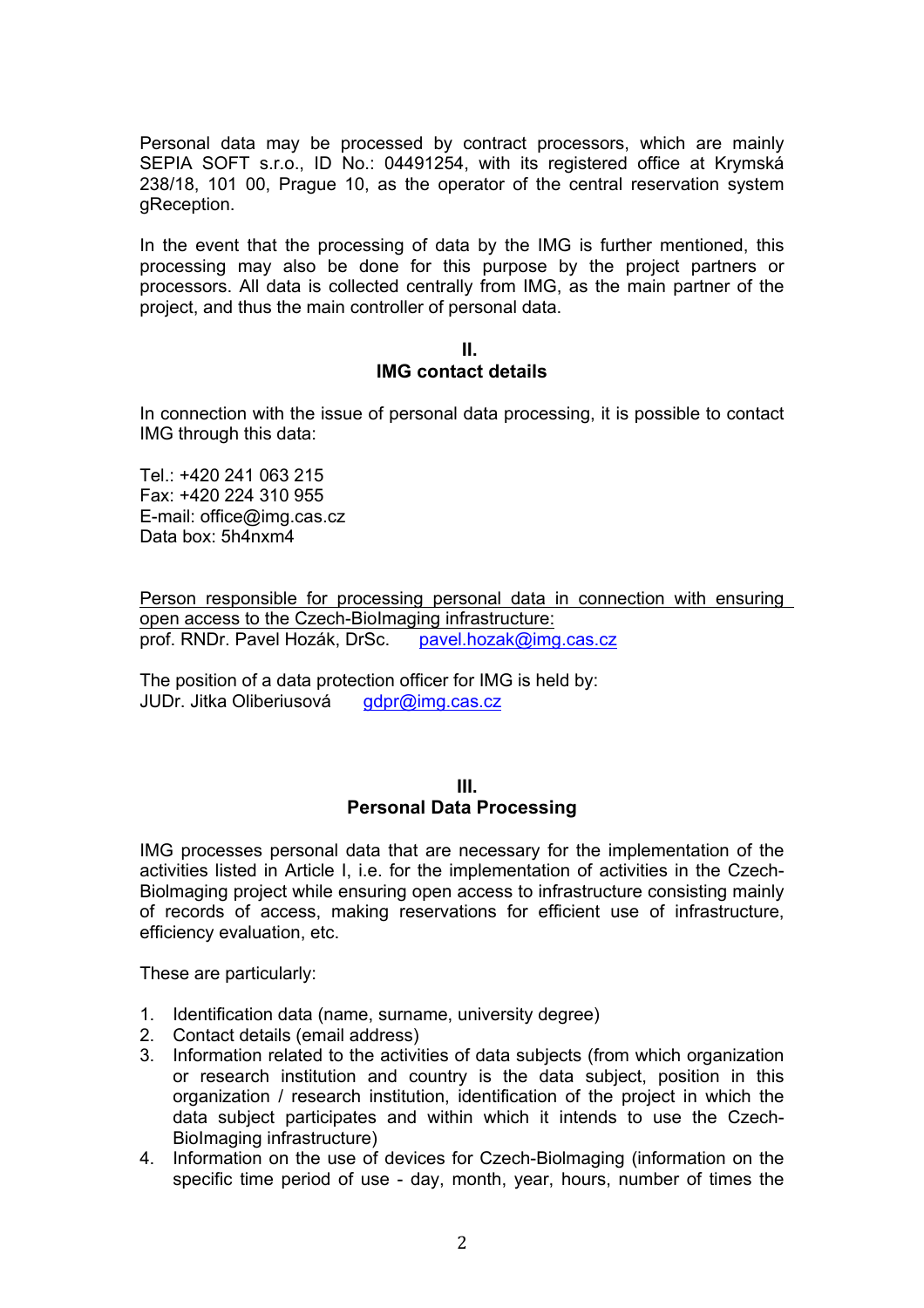device was used, number and specific identification of devices that were used by the data subject, including their serial number)

Personal data are processed in accordance with Article 6 of the Regulation:

- in connection with a contractual arrangement enabling access to the infrastructure included in the Czech-BioImaging project
- on the basis of the IMG's legitimate interest
- on the basis of fulfilling the obligations arising for the IMG from the involvement in the Czech-BioImaging project.

The legitimate interest in the processing of personal data on the part of IMG is in particular the protection of assets included in the Czech-Biolmaging infrastructure, as well as other assets. In connection with the fulfillment of the objectives of the Czech-BioImaging projects and the fulfillment of obligations within this project, specific users of the infrastructure and projects for which the infrastructure has been used by these users must be registered.

Personal data is provided to IMG directly by the data subjects, or by the project managers for whose purposes the Czech-BioImaging infrastructure is used.

IMG emphasizes the protection of personal data processed by it. The processing of personal data takes place through an electronic system, where the data are entered into the system directly by the data subject or the project manager in which the data subject participates and who uses the Czech-Biolmaging infrastructure. According to the rules of open access to the Czech-BioImaging infrastructure, it is not possible to use the device included in the Czech-BioImaging project without providing the personal data of the person who will work with the required devices.

The person entering the individual users for the relevant project, within which the Czech-BioImaging infrastructure is to be used, and thus their personal data (most often the head of the relevant project), is obliged to acquaint all users whose personal data have been provided in this context by the IMG.

IMG does not use in connection with this processing the so-called automated decision-making (including profiling), i.e. the prediction of aspects in the behavior of persons through computer technology.

Personal data are processed for the time of their necessary need to achieve the purpose of their processing. With regard to the need to control the use of devices, as well as the obligation to transmit data in connection with subsidies provided for the modernization of the Czech-BioImaging infrastructure, personal data will be stored for the period specified in the rules for providing subsidies, however never longer than the period of IMG's involvement in the Czech-BioImaging research infrastructure.

**IV. Transfer of personal data**